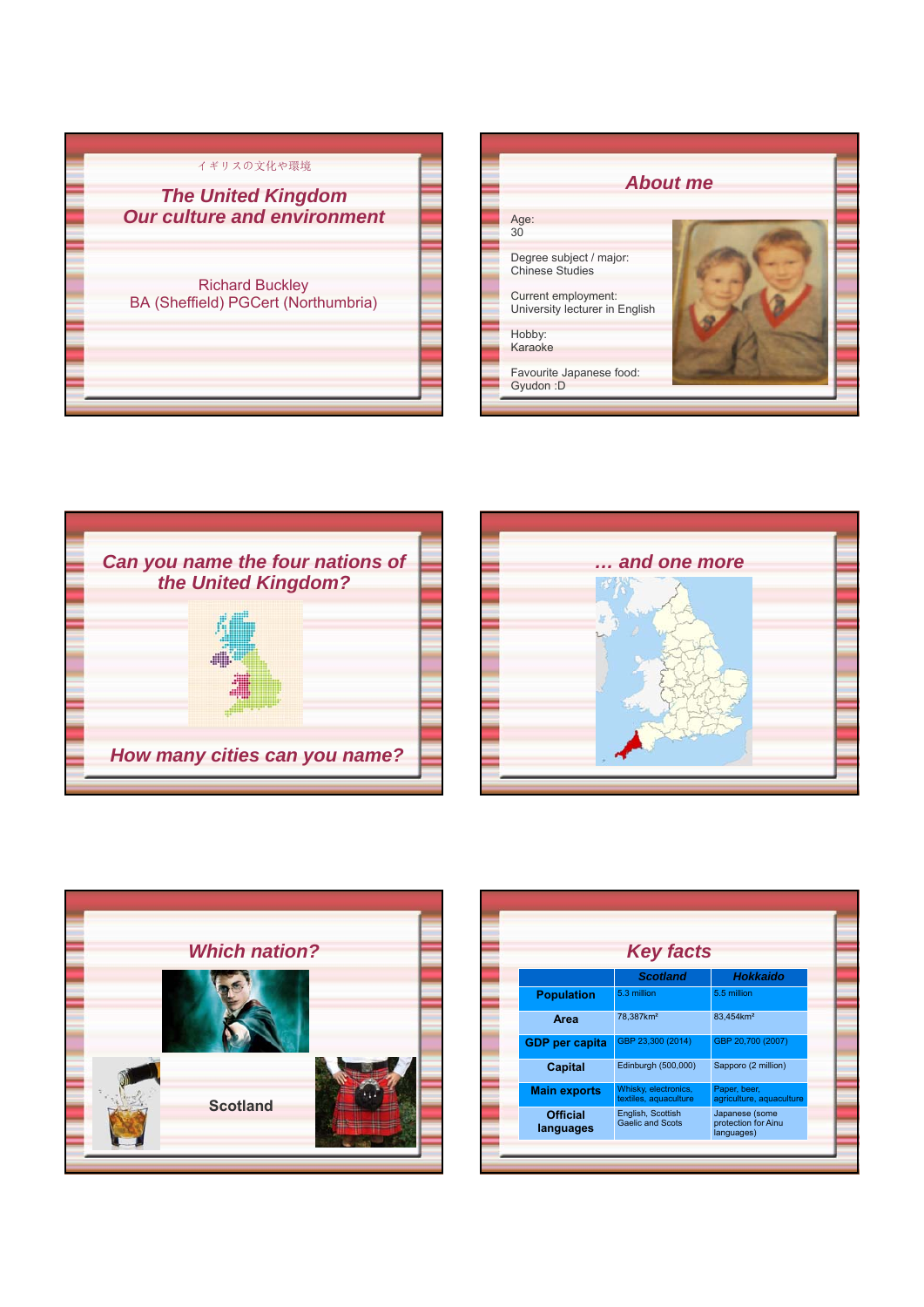

|                                                                                                                                                                                                                                                                                                                                                                                                                                                                                                                              | but a viable independent state?                                                                                                                                                                                                                                                                                                                                                                                                                                                                                                        |
|------------------------------------------------------------------------------------------------------------------------------------------------------------------------------------------------------------------------------------------------------------------------------------------------------------------------------------------------------------------------------------------------------------------------------------------------------------------------------------------------------------------------------|----------------------------------------------------------------------------------------------------------------------------------------------------------------------------------------------------------------------------------------------------------------------------------------------------------------------------------------------------------------------------------------------------------------------------------------------------------------------------------------------------------------------------------------|
| <b>Yes Scotland</b>                                                                                                                                                                                                                                                                                                                                                                                                                                                                                                          | No - Better Together                                                                                                                                                                                                                                                                                                                                                                                                                                                                                                                   |
| Strong in tourism - worth GBP 4<br>$\epsilon$<br><b>Billion per year</b><br>Oil resources - estimated 15 billion<br>$\mathcal{L}$<br>barrels available in the North Sea<br>Natural resources - wind, water,<br>$\epsilon$<br>woodlands (1,385,000 hectares),<br>coastline (11,800km)<br>Strong national identity - the<br>v.<br>Gaelic language is still spoken by<br>around 60,000 people and Scots by<br>many more<br>The UK is an out-of-date concept<br>v.<br>- a smaller state can do well within<br>the European Union | Weak economy overall - average<br>Scot pays GBP 8200 per year in tax,<br>but receives GBP 11000 in public<br>spending (controversial!)<br>Too small to compete<br>$\mathbf{x}$<br>internationally - population only 5.3<br>million, slightly larger than Norway<br>but much poorer<br>Poor health and education levels<br>$\sim$<br>- life expectancy in Glasgow is 71, 7<br>years below the UK average of 78<br>The UK is still one of the world's<br>$\mathbf{x}$<br>most respected countries - difficult<br>to 'start from scratch' |







## *Should London keep building?* **Yes** There are not enough homes in London and it is one of the fastest growing cities in the world – the city must expand<br>✓ If you stop London from expanding, people will just live in other cities and commute to London by car or train, using even more A lot of greenbelt is farmland – the UK is not producing enough food fuel and creating even more CO2 The greenbelt creates inequality between rich and poor **No** London does not need to grow anymore – instead, we need to grow other cities If building on the greenbelt is allowed, we lose that natural land forever and needs to maximise its farmland

 $\sqrt{M}$ ost of the greenbelt is private

non-organic farms, not public parks It is unhealthy to be surrounded by the concrete jungle' – humans need green spaces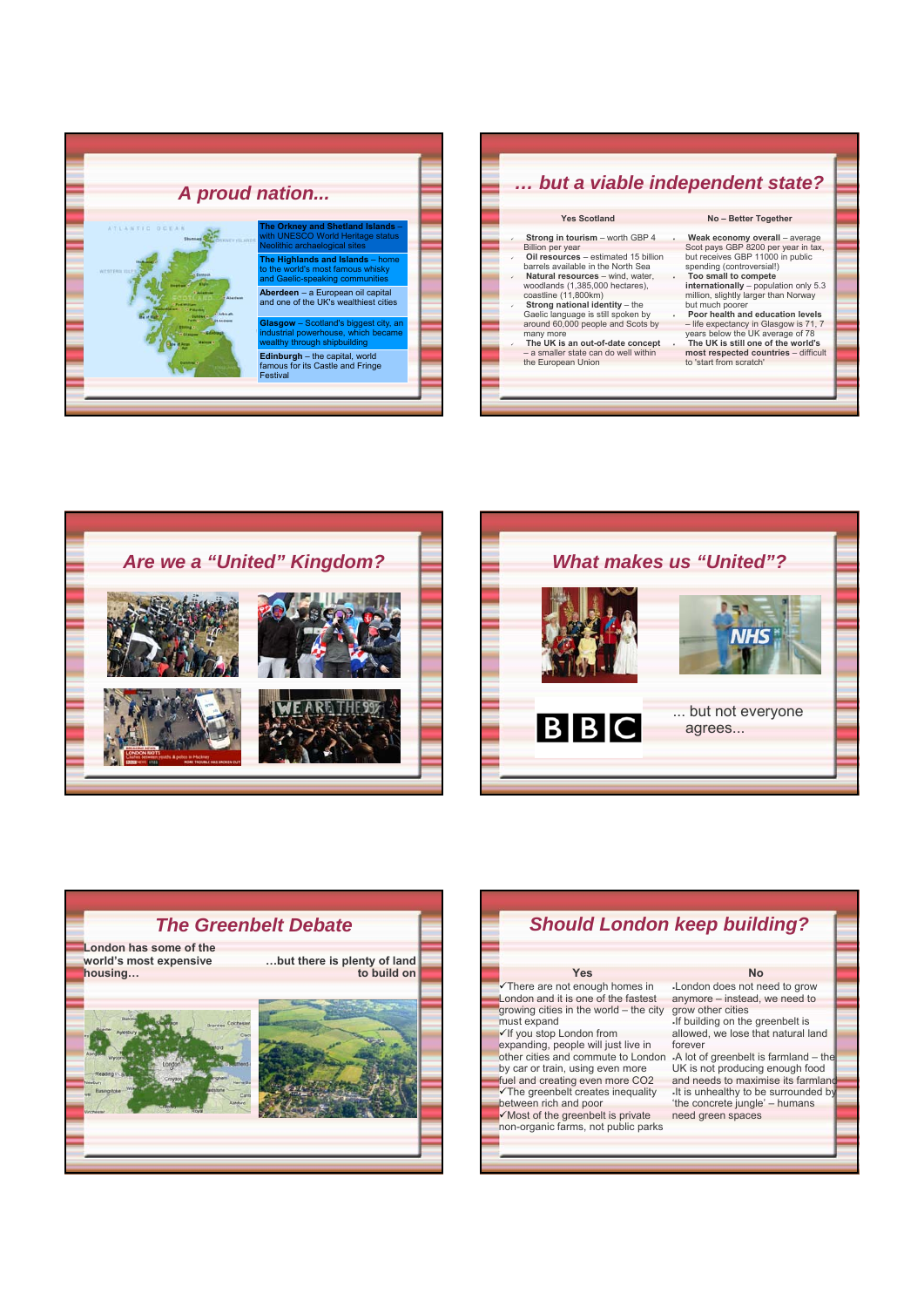

| <b>Question 1</b>                                           |  |
|-------------------------------------------------------------|--|
| Name the four countries of the United<br>Kingdom!           |  |
| Bonus point: Name the 5th nation!<br>(Clue: my home region) |  |
|                                                             |  |
|                                                             |  |



| <b>Question 3</b>                                                                     |  |
|---------------------------------------------------------------------------------------|--|
| Name one reason for the independence of<br>Scotland, and one reason against           |  |
| Bonus point: Name the campaign groups for<br>and against the independence of Scotland |  |
|                                                                                       |  |